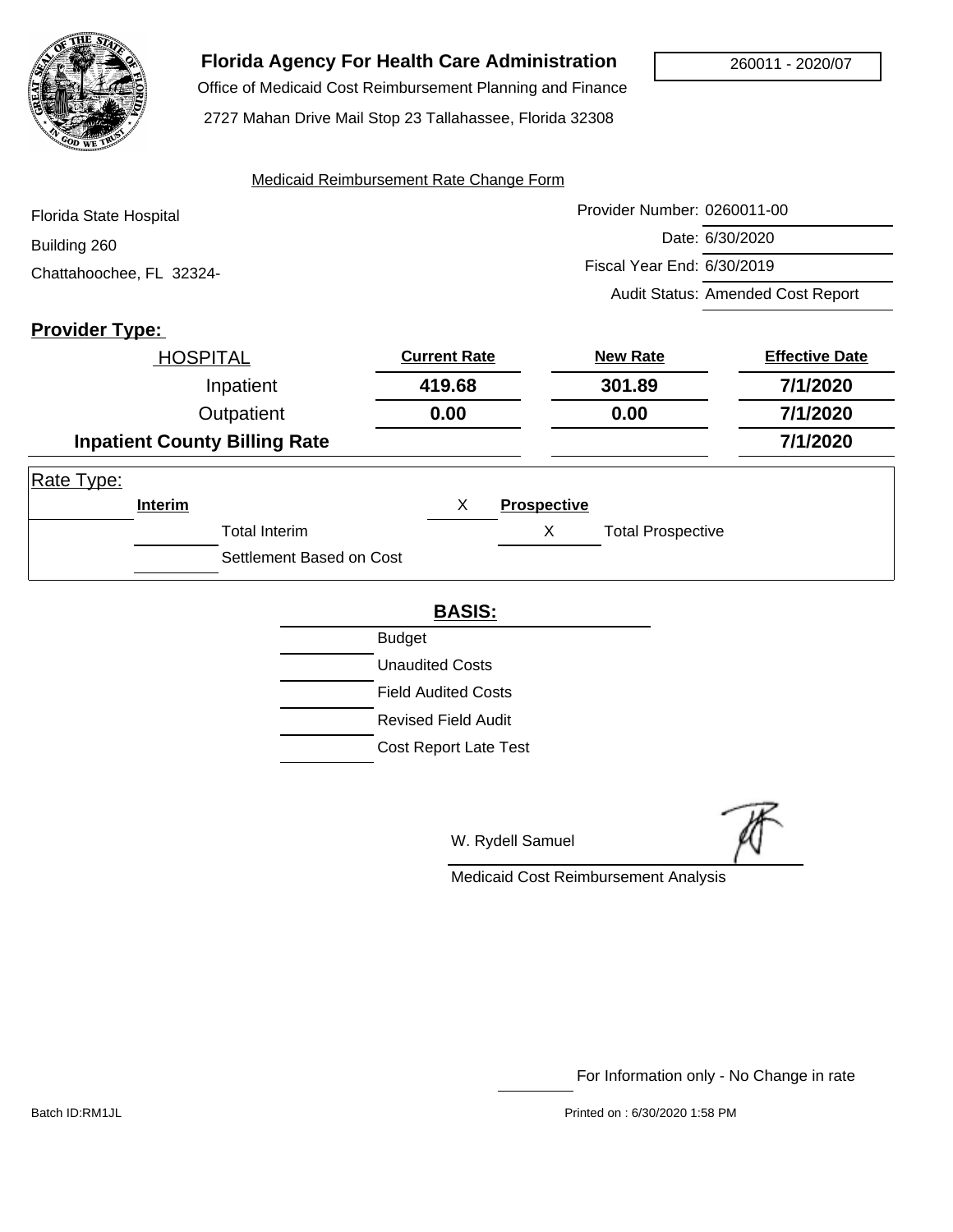

# **Florida Agency For Health Care Administration**

 Office of Medicaid Cost Reimbursement Planning and Finance 2727 Mahan Drive Mail Stop 23 Tallahassee, Florida 32308

#### Medicaid Reimbursement Rate Change Form

| Northeast Florida State Hospital | Provider Number: 0260029-00                |
|----------------------------------|--------------------------------------------|
| HWY 121 SOUTH                    | Date: 6/30/2020                            |
| Macclenny, FL 32063-             | Fiscal Year End: 6/30/2019                 |
|                                  | <b>Audit Status: Unaudited Cost Report</b> |

## **Provider Type:**

| <b>HOSPITAL</b> |           | <b>Current Rate</b>                  | <b>New Rate</b> |                    | <b>Effective Date</b>    |          |
|-----------------|-----------|--------------------------------------|-----------------|--------------------|--------------------------|----------|
|                 | Inpatient |                                      | 272.22          |                    | 145.51                   | 7/1/2020 |
| Outpatient      |           | 0.00                                 |                 | 0.00               | 7/1/2020                 |          |
|                 |           | <b>Inpatient County Billing Rate</b> |                 |                    |                          | 7/1/2020 |
| Rate Type:      |           |                                      |                 |                    |                          |          |
|                 | Interim   |                                      | X               | <b>Prospective</b> |                          |          |
|                 |           | <b>Total Interim</b>                 |                 | X                  | <b>Total Prospective</b> |          |
|                 |           | Settlement Based on Cost             |                 |                    |                          |          |

#### **BASIS:**

|   | <b>Budget</b>              |
|---|----------------------------|
| X | Unaudited Costs            |
|   | <b>Field Audited Costs</b> |
|   | Revised Field Audit        |
|   | Cost Report Late Test      |

W. Rydell Samuel

Medicaid Cost Reimbursement Analysis

For Information only - No Change in rate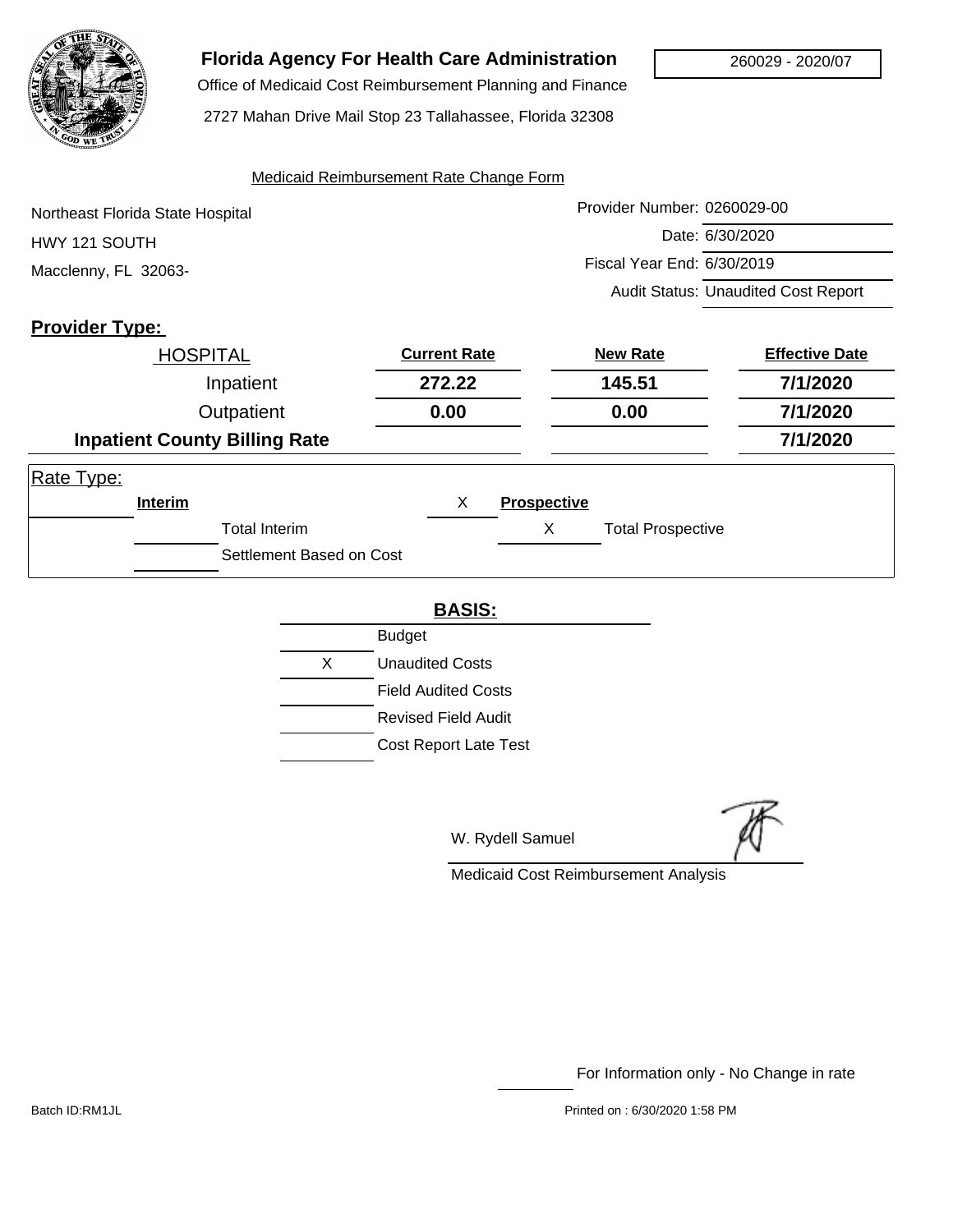

# **Florida Agency For Health Care Administration**

 Office of Medicaid Cost Reimbursement Planning and Finance 2727 Mahan Drive Mail Stop 23 Tallahassee, Florida 32308

#### Medicaid Reimbursement Rate Change Form

| South Florida State Hospital | Provider Number: 0260045-00                |
|------------------------------|--------------------------------------------|
| 800 East Cypress Dr          | Date: 6/30/2020                            |
| Pembroke Pines, FL 33025-    | Fiscal Year End: 6/30/2019                 |
|                              | <b>Audit Status: Unaudited Cost Report</b> |

## **Provider Type:**

| <b>HOSPITAL</b> |           | <b>Current Rate</b>                  | <b>New Rate</b> |                    | <b>Effective Date</b>    |          |
|-----------------|-----------|--------------------------------------|-----------------|--------------------|--------------------------|----------|
|                 | Inpatient |                                      | 197.78          |                    | 184.10                   | 7/1/2020 |
| Outpatient      |           | 0.00                                 |                 | 0.00               | 7/1/2020                 |          |
|                 |           | <b>Inpatient County Billing Rate</b> |                 |                    |                          | 7/1/2020 |
| Rate Type:      |           |                                      |                 |                    |                          |          |
|                 | Interim   |                                      | X               | <b>Prospective</b> |                          |          |
|                 |           | <b>Total Interim</b>                 |                 | X                  | <b>Total Prospective</b> |          |
|                 |           | Settlement Based on Cost             |                 |                    |                          |          |

#### **BASIS:**

| <b>Budget</b>                |
|------------------------------|
| <b>Unaudited Costs</b>       |
| <b>Field Audited Costs</b>   |
| Revised Field Audit          |
| <b>Cost Report Late Test</b> |
|                              |

W. Rydell Samuel

Medicaid Cost Reimbursement Analysis

For Information only - No Change in rate